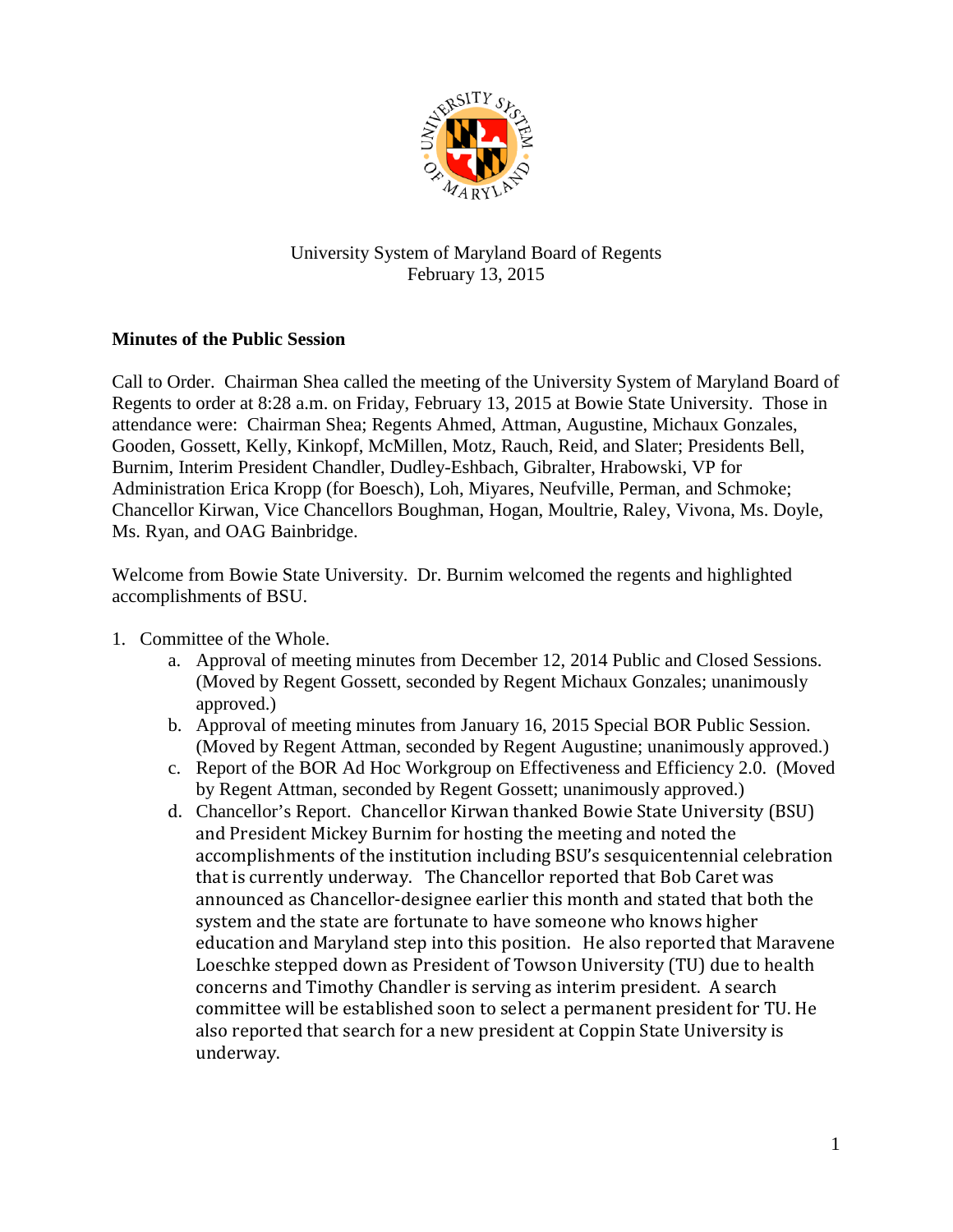Chancellor Kirwan highlighted the numerous accomplishments across the USM and congratulated Regent Norm Augustine for his induction into the U.S. News STEM Leadership Hall of Fame.

The Chancellor outlined the key issues related to the USM FY 2015 and 2016 budgets. Reductions to USM's FY 2015 budget under Governor O'Malley totaled \$40 million, which was about five times the amount expected. This significant reduction required USM to take steps to reduce current expenditures, including hiring and salary freezes, delayed facility renewal projects, and reduced class sections. In addition, four USM campuses—UMCP, TU, FSU, and SU implemented mid-year tuition increases of 2 percent; the tuition increases accounted for \$5.4 million, or less than 15 percent of the total state budget cut.

For FY 2016, Governor Hogan submitted a budget proposal totaling \$1.219 billion in General Funds for the USM, including a 5 percent increase in tuition, an increase of \$15.4 million—or 1.3 percent—over the reduced FY15 budget level. The Chancellor stressed that the FY 2016 budget did not provide any funding for enhancements which will result in delays in efforts to significantly increase enrollment, promote STEM, expand in-demand programs, and boost economic and workforce development efforts. He also noted that the \$15.4 million increase in General Fund support, is significantly less than USM's mandatory costs which total \$86 million. These costs result from higher employee benefits costs, new facilities coming on line, increased financial aid costs, required IT upgrades, increases in utilities rates across the system, the costs of federal Title IX requirements, and other items.

Given a \$47 million shortfall in FY 2016, USM will implement actions to address the shortfall including a systemwide hiring freeze, the elimination of positions, larger class sizes, increased faculty workload, greater use of adjunct faculty, postponing many renovation and modernization projects, and other reductions in service. However, Chancellor Kirwan noted that, given the budget challenges of the state, Governor Hogan's budget proposal demonstrates his support for higher education. He concluded by noting that USM hoped that additional funding through a supplemental budget might be provided so that USM can do more to advance the state's economy and quality of life.

- e. 2015 Legislative Update. Mr. Vivona and Mr. Hogan briefed the BOR on the status of the FY 2016 budget and proposed legislation being considered by the 2015 General Assembly.
- 2. Report of Councils.
	- a. University System of Maryland Student Council. Mr. McGee thanked the regents and Chancellor for providing him an opportunity to speak on behalf of the students at the BOR Special Meeting on January 16, 2015 during which the regents voted to support mid-year tuition increases at four USM institutions. He said that the proposed FY 2016 budget is a call to action for students to voice their support for increased funds for USM institutions. He reported that the USMSC lobby day is February 27, 2015 and noted the valuable student participation in issues related to student assault.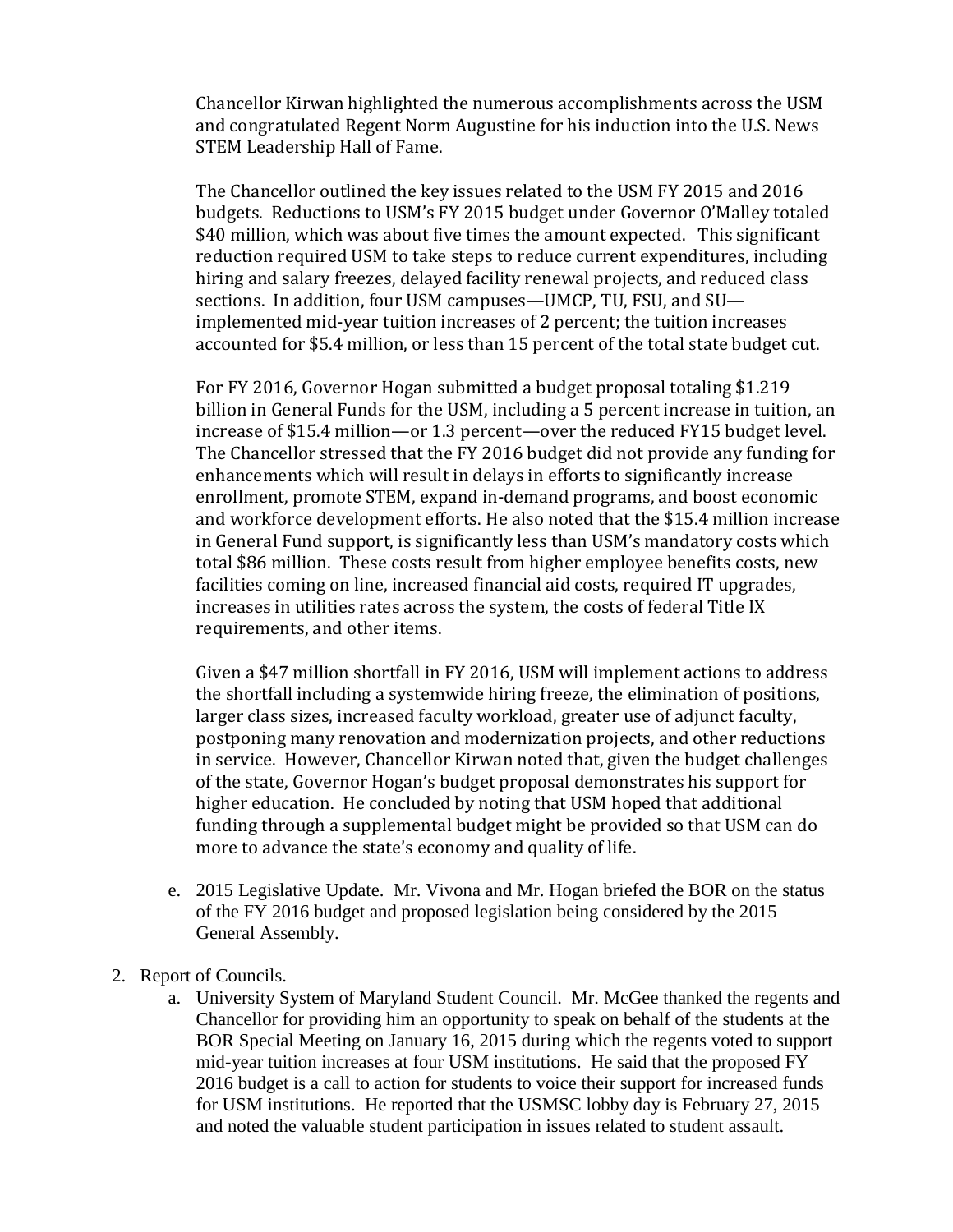- b. Council of University System Staff. Mr. Crockett reported on the Council's meeting in January 2105, which included briefings on the USM budget, institutional actions to address budget reductions, staff awards, and concerns about wellness plan requirements. The Council expressed their serious concern about the possible rollback of the January 2015 2% COLA. The Council planned to hold a lobby day in Annapolis on February 26, 2015.
- c. Council of University System Faculty. Dr. Bryant reported that the Council reviewed USM policy on sick leave for faculty with USM staff and discussed concerns and possible changes. They also discussed the impact of the FY 2015 budget reductions. Dr. Bryant also report on her participation in a workgroup to better align the USM Sexual Misconduct Policy with USM's policy on Appointment, Rank and Tenure.
- d. Council of University System Presidents. Dr. Dudley-Eshbach reported on the January 5 and February 2, 2015 meetings of the Council. At these meetings the presidents discussed the transition to the new chancellor, the FY 2015/16 budget and tuition levels and the Chancellor's discussions with the new administration. They were also briefed on the status of UMUC's proposed new business model and the approach to providing health benefits for employees who qualify for benefits based on their employment at multiple State universities.
- 3. Committee on Education Policy & Student Life. Regent Michaux Gonzales presented the report of the committee.
	- a. Approval of meeting mutes from January 13, 2015 Public and Closed Session. (Moved by Regent Reid, seconded by Regent Gooden; unanimously approved.)
	- b. New Academic Program Proposals.
		- i. Frostburg State University: Bachelor of Science in Adventure Sports Management. (Moved by Regent Michaux Gonzales, seconded by Regent Attman; unanimously approved.)
		- ii. University of Baltimore: Bachelor of Arts in Philosophy, Society and Applied Ethics. (Moved by Regent Michaux Gonzales, seconded by Regent Attman; unanimously approved.)
		- iii. University of Maryland University College: Master of Science in Cloud Computing Architectural. (Moved by Regent Michaux Gonzales, seconded by Regent Attman; unanimously approved.)
	- c. Results of New Program 5-Year Enrollment Review. Regent Michaux Gonzales presented the report.
	- d. Results of Periodic (7-Year) Reviews of Academic Programs. Regent Michaux Gonzales presented the report.
	- e. External Funding Report. Regent Michaux Gonzales presented the report.
	- f. Representation at Student Conduct Hearings. Regent Michaux Gonzales presented the report.
- 4. Committee on Finance. Regent Kelly presented the report of the committee.
	- a. Approval of meeting minutes from January 29, 2015 Public Session. (Moved by Regent Kelly, seconded by Regent Gossett; unanimously approved.)
	- b. University of Maryland University College: Authorization to initiate a New Business. (Moved by Regent Kelly, seconded by Regent Attman; unanimously approved.)
	- c. University of Maryland, Baltimore: Amendments to Ground Lease and Refinancing of Fayette Square Apartments. (Moved by Regent Kelly, seconded by Regent Attman; Regent Kinkopf recused himself; motion approved.)